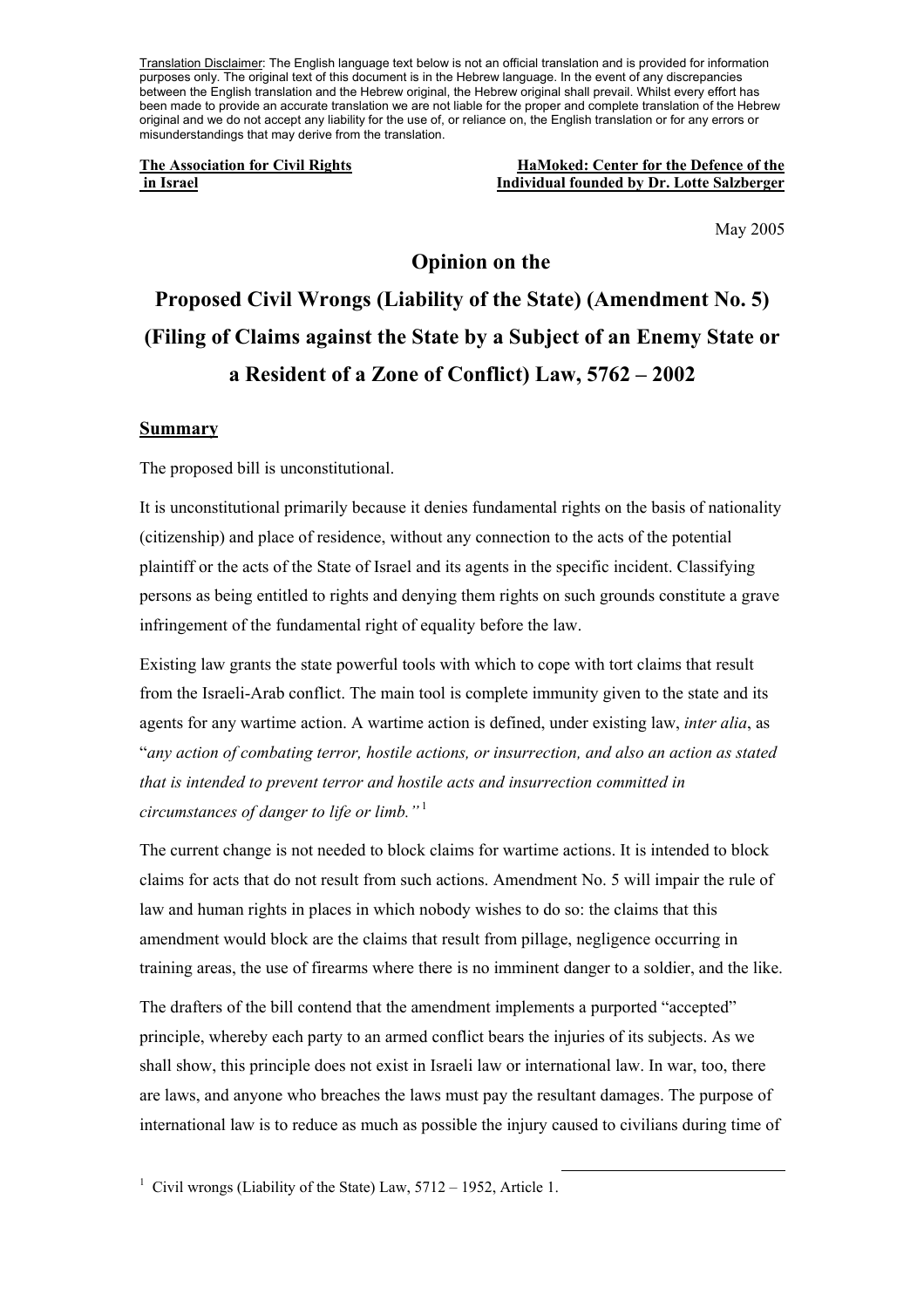international conflicts. In this framework, the parties have obligations to the civilian population – obligations whose breach generates criminal sanctions and civil claims for compensation.

We live in a new international climate, in an era of globalization of the law. The international legal arena is gaining force. No state can isolate itself from the consequences of this process. The Supreme Court is moving in a direction that conforms domestic law to international law, if only to save the state and its soldiers from the results of a clash between the two legal systems. The current bill clashes sharply with international law and with the international obligations of Israel.

The proposed bill will make it impossible to sue the state in Israeli courts. It will encourage potential plaintiffs to file their claims abroad. Courts throughout the world have been opening their doors more and more to claims that ostensibly have no connection to those states, where the suits are based on the breach of fundamental rights or of the law of nations. Forbidding the filing of these suits in Israel will make it impossible for the state to argue *forum non conveniens* in the foreign court.

## **The existing law**

The state is already exempt from liability where a person is injured in the framework of wartime actions, regardless of whether the injured person is involved in the hostilities. "Wartime action" as defined in the existing law is extremely broad:

> **any action of combating terror, hostile actions, or insurrection, and also an action as stated that is intended to prevent terror and hostile acts and insurrection committed in circumstances of danger to life or limb.**<sup>2</sup>

The provisions of Pequddat ha-Neziqin [the Torts Ordinance], which relate to contributory negligence and willful endangerment, enables the reduction and even voiding of compensation to a person who was injured as a result of his involvement in actions against the state. In practice, the common law indeed makes use of such provisions.

Regarding evidence, Amendment 4 of Hoq ha-Neziqin ha-Ezrahiyyim [the Civil Wrongs Law], of 2002, sets forth a number of provisions intended to make it easier for the state in matters regarding the burden of proof where the suits originate in the Occupied Territories. Among these provisions are the obligation to give notice of the act causing the injury close to

 <sup>2</sup> Civil Wrongs (Liability of the State) Law, 5712 – 1952, Article 1.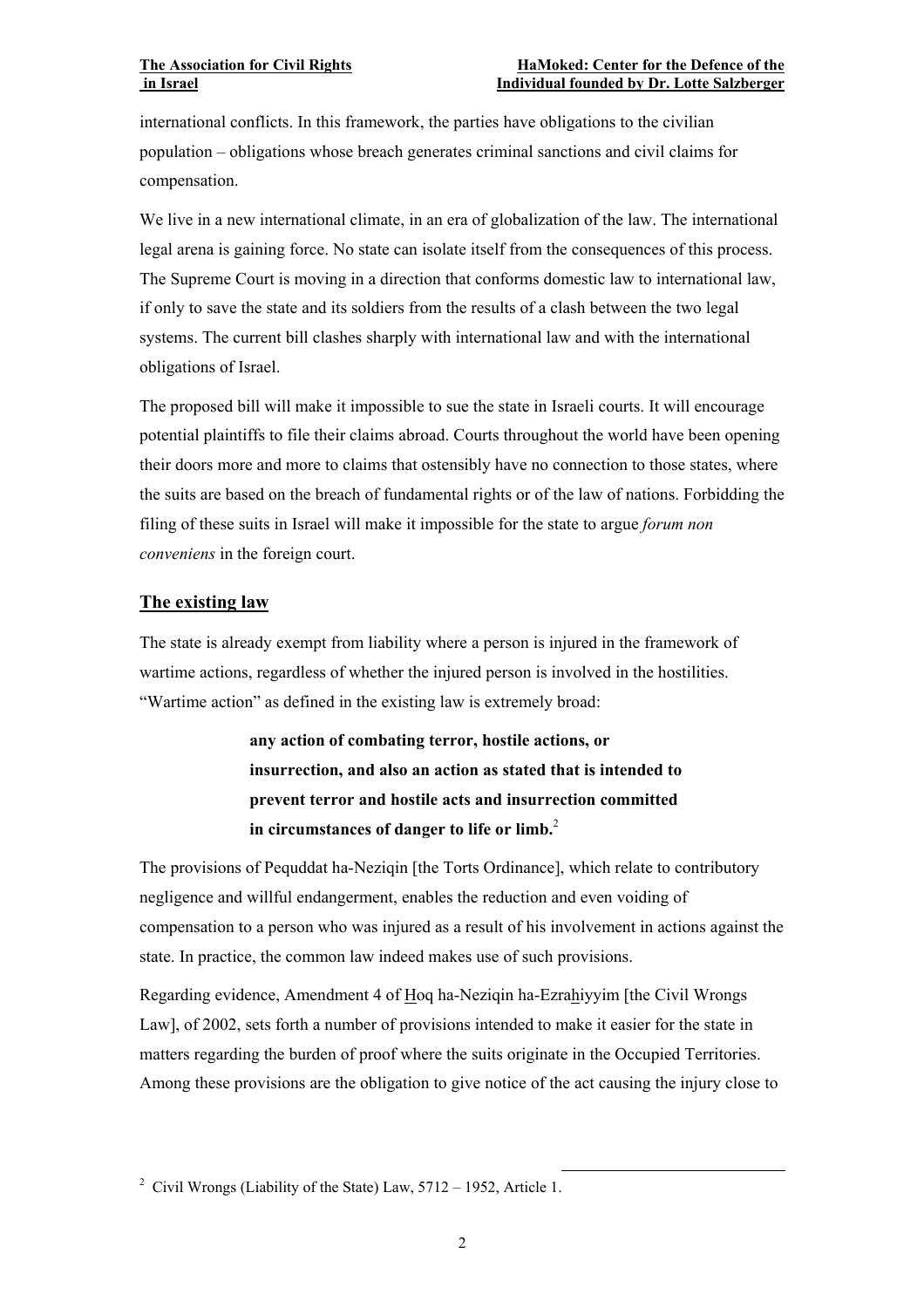its occurrence, the reduction of the period of limitation, and the elimination of assumptions where they would transfer the burden of proof to the state.<sup>3</sup>

## **The provisions of Amendment 5**

Whereas the previous amendment to the Law placed the emphasis on the kind of incident causing injury, the proposed amendment openly and explicitly focuses on the collective identity of the person injured – whether he is a subject of an enemy state, a resident of a "zone of conflict" (and it is emphasized that Israeli communities in the Occupied Territories are not included in this term) or "a person active in a terrorist organization" (a vague and broad term that focuses on activity that is not necessarily linked to the incident in which the injury occurred).

According to the amendment, the state would not be civilly liable for any injury caused to a subject of an enemy state or to a person active in a terrorist organization, except for injury caused when the person was being held as a prisoner or detainee by Israel. Furthermore, Amendment 5 exempts the state from liability for any injury to a resident of a "zone of conflict" in a zone of conflict. Even when the injury is caused outside the zone of conflict, the state will not be civilly liable to the resident of the zone of conflict if the injury resulted from an act that was done in the framework of the conflict or as a result thereof. The exceptions are injuries to a resident of "a zone of conflict" who was in Israeli custody, claims based on an act of the Civil Administration or the Coordination and Liaison Administration and a small group of traffic accidents.

The power to declare a certain area as a zone of conflict is given to the Minister of Defense. The amendment further states that a resident of a "zone of conflict" may make a request, in certain cases, to a special committee that will be set up to hear exceptional claims.

Amendment No. 5 will apply retroactively to every claim that took place after the outbreak of the Intifada, on 29 September 2000, except if the plaintiff's claim has already reached the stage in which the taking of evidence has begun.

## **Severe infringement of many human rights protected by Israeli and international law**

Thwarting the possibility of obtaining relief is like the breach of the fundamental constitutional right, because a right that can be breached without the breach bringing about practical consequences is not a right.

3 Civil Wrongs (Liability of the State) Law, 5712 – 1952, Article 5A.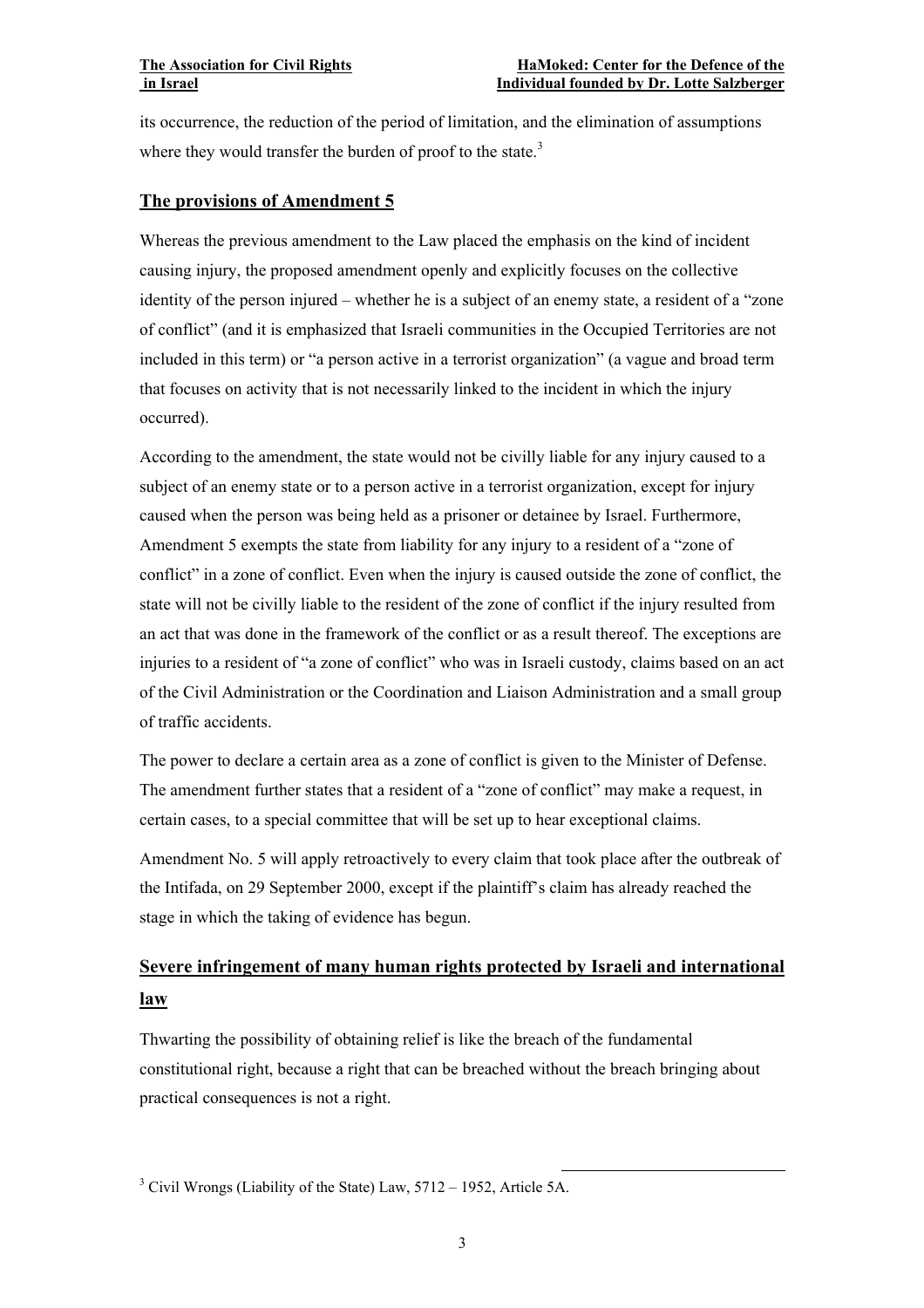**Eradicating the relief or failing to recognize a remedy breaches a constitutional human right similar to the initial infringement of the right** (Aharon Barak, *Parshanut ba-Mishpat - Parshanut Huqqatit* [Interpretation in Law: Constitutional Interpretation] (1984) 705).

A commitment to human rights is empty rhetoric when relief is not available for an infringed right. Article 2 of the International Covenant on Civil and Political Rights states:

> **3. (a) to ensure that any person whose rights or freedoms as herein recognized are violated shall have an effective remedy, notwithstanding that the violation has been committed by persons acting in an official capacity.**

The torts law is an important means to ensure human rights. It can ensure that the infringement of a right is not left without a response, and that, even if the infringement of the right cannot be reversed, the holder of the right should at least be compensated for his injuries:

> **Israeli private law, in general, and the torts law, in particular, are the primary source for granting relief for (physical) infringement of a protected human right… The Torts Ordinance is the source for the relief, whereas the right is enshrined in the basic laws** (Aharon Barak, *Interpretation in Law: Constitutional Interpretation* (1984), 785)*.*

The amendment's implication is that when a child who is a resident of a zone of conflict is shot and killed negligently, the state will be immune from the obligation to compensate his family, in clear violation of the **right to life***,* an infringement for which there is no remedy.

When a soldier pillages a Palestinian home, which was seized for use as an observation post, the owner will not be able to sue for his damages, and the pillaging soldier and the state will be immune from liability, in flagrant violation of the **right to property***.* 

When a Palestinian pedestrian is injured by an army patrol vehicle, and is hospitalized for months as a result, she will not be able to sue for damages, in flagrant violation of her **right to bodily integrity***.* 

When an elderly person is humiliated and delayed at a checkpoint only because he refused to play the violin, he will not be able to obtain any relief for the humiliation, in violation of the **right to human dignity** and the **right to freedom of movement***.*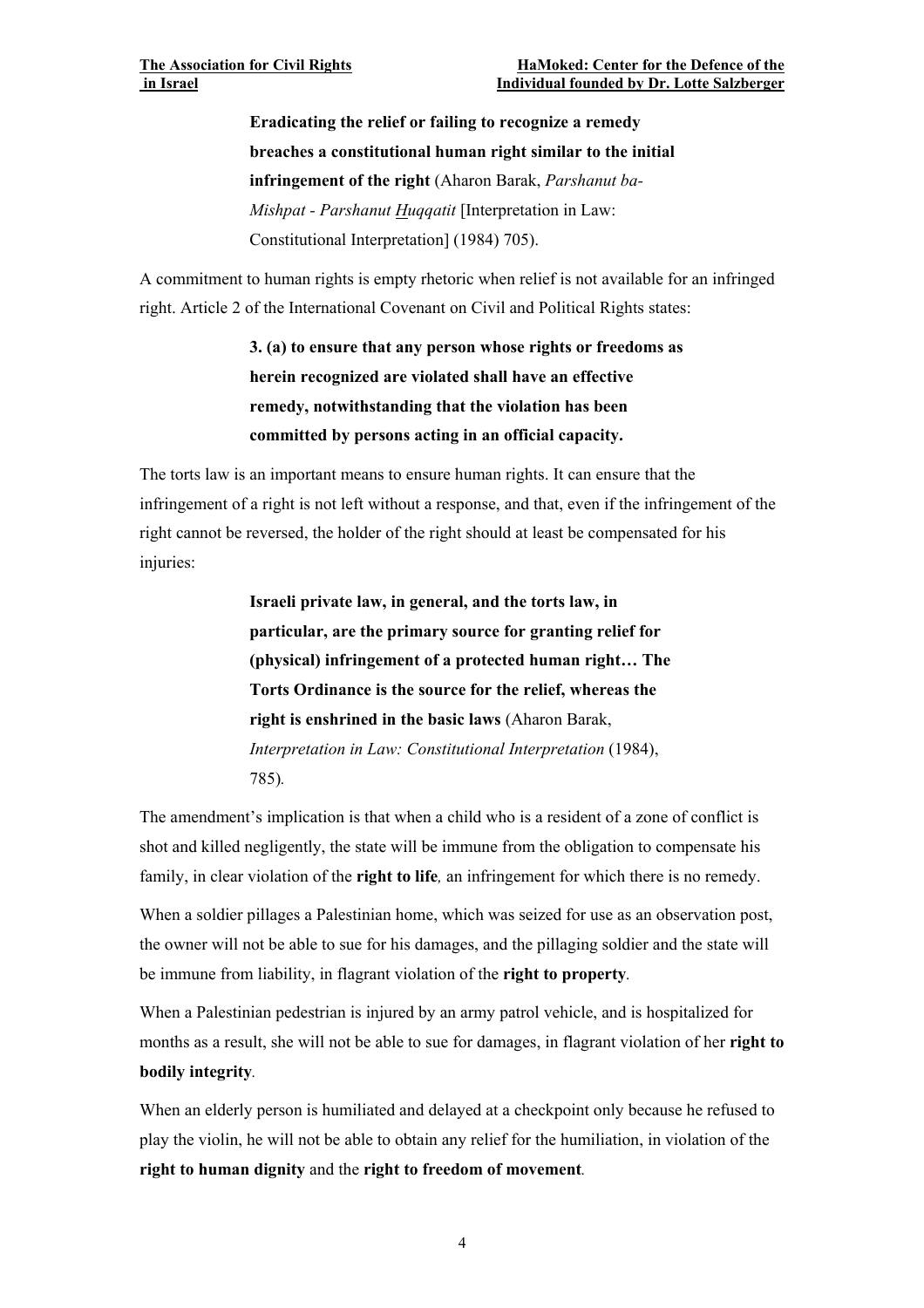## **Amendment No. 5 creates a regime of discrimination based on group membership**

**The amendment does not block claims on the basis of the cause of action, but on the basis of the identity of the plaintiff** and his place of residence. Thus, it constitutes forbidden discrimination. The fact that the plaintiff lives in a conflict zone or is a Palestinian is not sufficient alone to provide a relevant difference that justifies different treatment.

The opposite is true: denying people their rights under torts law only because of their place of residence or because of their subjectship is more than just a matter of **inequality***.*  Discrimination based on group membership is humiliating and itself **violates human dignity**. 4

For example, an army vehicle is traveling in a conflict zone, the driver is negligent and does not turn on the lights. Also, the vehicle has insufficient pressure in the tires. As a result of this negligence, two children are run over and seriously injured at an intersection. One of the children is Palestinian, a resident of a nearby village, and the other a Jew, a resident of a nearby settlement. Even though a wartime action is not involved, the Jewish child can sue for his damages, while the Palestinian child is left without relief of any kind. This distinction is forbidden and deplorable.

An example of a relevant distinction is the distinction, set forth in Article 5 of the Law, between a wrong that is done in the framework of a **wartime action** and another wrong. The distinction is based on the recognition that there are claims that "are not suitable for handling in the ordinary torts law," because they take place in a special situation of wartime actions, a situation in which the risks that the wrongdoer takes on himself are very great, as opposed to claims that should be examined in the context of the ordinary torts law, although the wrong alleged is done in occupied territory and against civilian population.

Amendment No. 5 to the Law is not intended to block claims originating from wartime actions or acts that are of a somewhat similar nature. These claims are already blocked under existing law. The amendment is intended to block the claims of residents of the Occupied Territories and of "enemy" subjects or "residents of a zone of conflict" which do not originate in wartime actions, and this makes it wrongfully discriminatory.

**The amendment is so sweeping that it discriminates against Palestinian litigants also in claims that have nothing to do with wartime actions**, such as claims for pillage, explosion of dud explosives in training areas, police violence, abuse and humiliation at checkpoints, physical violence, and unjustified shooting in which soldiers' lives are not under threat, and

 <sup>4</sup> HCJ 4541/94, *Alice Miller v. Minister of Defense, Pisqe Din* 49 (4) 94.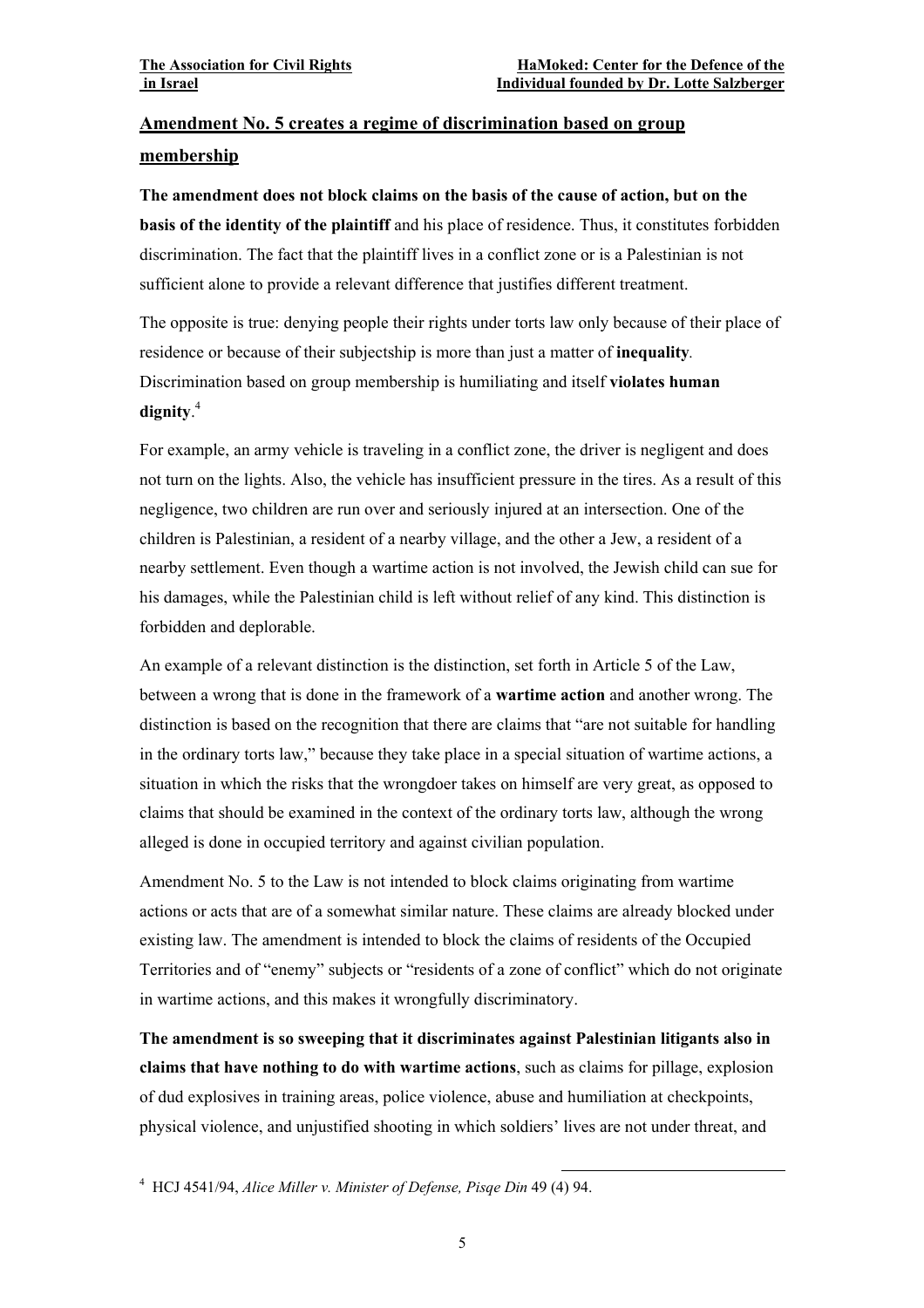breach of the rules of engagement. All this when the plaintiff falls within the classification made by the statute and the defendant is the state. (The very same injury would be amenable to suit where any other plaintiff or defendant is involved.)

Discriminating against Palestinian litigants contravenes the right to equality, in general, and the right to equality before the court, in particular. International law also requires the courts not to discriminate between litigants. Article 14 of the International Covenant on Civil and Political rights, mentioned above, states:

> **All persons shall be equal before the courts and tribunals. In the determination of any criminal charge against him, or of his rights and obligations in a suit at law, everyone shall be entitled to a fair and public hearing by a competent, independent and impartial tribunal established by law.**

The state uses the following argument in an attempt to justify its discriminatory treatment: since Israeli litigants are unable to sue the Palestinian Authority for their damages resulting from the conflict, it is not improper to treat Palestinians similarly in cases in which they were injured by Israel in the conflict. This is a demagogic argument and is not factually correct. Since the beginning of the Intifada, Israelis have filed many claims in Israeli courts against the Palestinian Authority, and Israeli courts have placed many attachments on money intended for the Palestinian Authority that Israel is holding.

Either way, the Palestinians do not live in an independent foreign state alongside Israel. For almost forty years, they have been living under the effective control of Israel. There is a very close affinity between the Occupied Territories and Israeli territory. In practice, the whole area between the Jordan River and the Mediterranean Sea can be viewed as one control system.<sup>5</sup> The situation is very different from a battle between two sovereign entities. The claim that there is an international symmetry, which renders the severe discrimination acceptable, is astonishing.

## **Amendment No. 5 infringes the right of access to the courts**

**Amendment No. 5 will prevent certain litigants, on completely technical grounds, such as their being subjects of an enemy state or residents of a conflict zone, access to the courts in Israel.** It is important to note that the State of Israel does not allow Palestinians to sue for damages in local courts in the West Bank and in Gaza, but requires them to file suits

 <sup>5</sup> Menachem Hofnung, *Yisra'el: Bithon ha-Medina mul Shilton ha-Hoq* [Israel: State Security versus the Rule of Law]  $(2^{nd}$  Ed., 2001) p. 28 and the references in footnotes 69 and 70.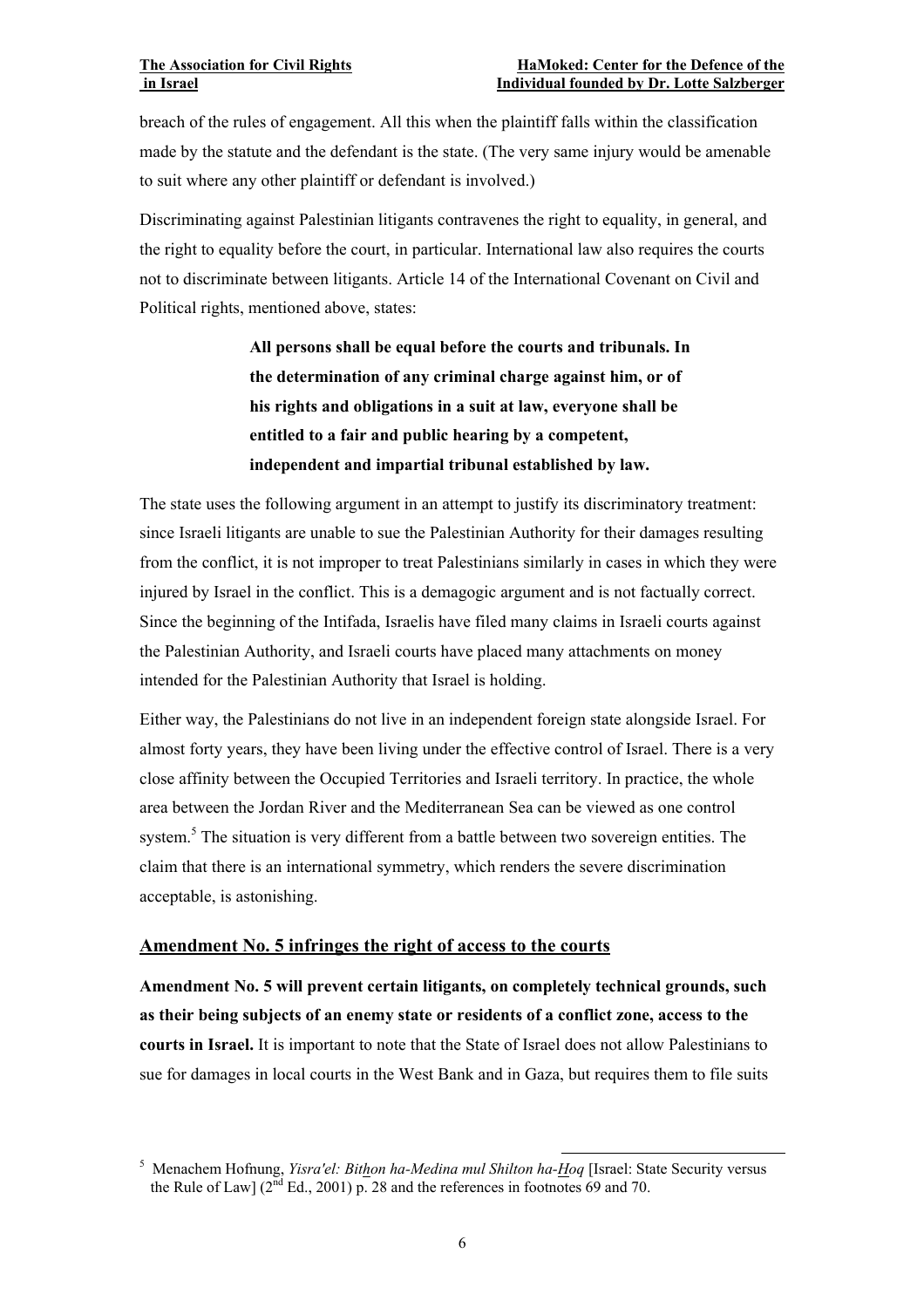in courts in Israel. Refusing to let them file claims in Israel is not a good-faith action, and ostensibly leaves Palestinians injured by the army's actions without remedy.

Closing the doors of the courts in Israel before Palestinians from the Occupied Territories follows a number of less extreme provisions of law that were enacted in 2002, among them reduction of the period of limitation and conditioning a claim on the submission of a notice of injury soon after the incident occurred. Now it is proposed to block access to the courts completely and in a sweeping manner.

As we shall discuss at further length below, the amendment gives an opening to Palestinians to initiate civil actions in foreign and international courts. However, dragging potential plaintiffs to foreign courts will place a heavy burden on them in investigating their claim. However, more than anything, it will impair the interest of Israel itself in having the claims against it handled in local courts, by judges who live in Israel and identify with the state and the constraints it faces.

### **The rationales underlying the proposed bill**

#### **Rejection of the first rationale: each side bears its own damages**

In the words of the drafters of the bill, "The accepted rule is that, during armed conflict between nations, each side bears its injuries and cares for its injured." They contend that Israel is bearing the injuries of its citizens from the hostile actions, and that they cannot obtain compensation from the Palestinian side. The same law must also apply to Palestinian injured.

At first, we should say that this rationale is factually incorrect. Israelis have filed many claims, at home and abroad, against the Palestinian Authority and against other Palestinian entities for injuries sustained as a result of the terrorism for which they were responsible. As of September 2004, claims filed in Israel alone have amounted to some six billion shekels [approximately \$1.4 billion in June 2005]. Large sums of money of the Palestinian Authority have been attached in the framework of such claims – some 800 million shekels as of September 2004 [approximately \$180 million].<sup>6</sup>

This rationale is inconsistent with the laws of war. International law indeed holds that each side bears its injuries when the injury is caused by lawful operations in the context of a legal war. However, when the laws of war are violated, the breaching party must make compensation for the violations. Article 3 of the Hague Convention of 1907 states:

## **A belligerent party which violates the provisions of the said Regulations shall, if the case demands, be liable to pay**

6 *Ha'aretz,* 4 September 2004.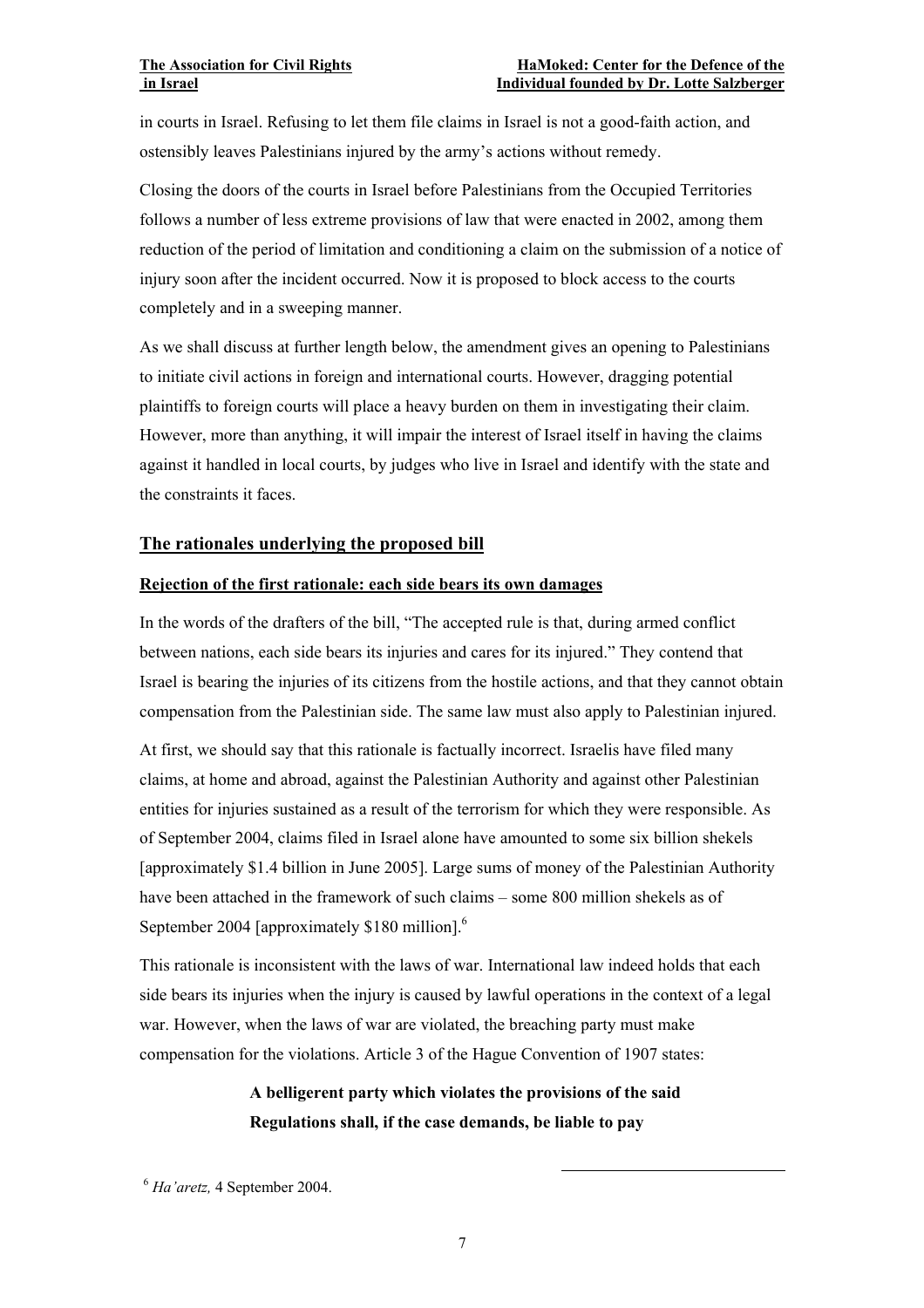## **compensation. It shall be responsible for all acts committed by persons forming part of its armed forces.**

Therefore, a state cannot avoid civil liability for acts that it carried out in violation of the laws of war and international humanitarian law.

For example, when Iraq attacked Israel in the first Gulf war, it was compelled to compensate Israeli residents who were injured or suffered damage as a result of the missiles attack, because the attack was illegal and a flagrant breach of international law and the laws of war. Thus, we see that as long as an act contravenes the laws of war, the act is subject to compensation. On the other hand, a justified act can never be subject to compensation (even if the injured party is innocent), and a claim based on the act will be rejected by courts in Israel also under existing law.

### **Obligations resulting from the laws of war**

The purpose of international humanitarian law is to protect civilians from the harsh results of conflicts. Therefore, it established special obligations that the sides must comply with as regards civilians who are caught in areas of conflict. Humanitarian law rejects the principle, proffered by the drafters of the amendment, whereby each side only has obligations to its subjects, and to them alone. The fundamental purpose of international humanitarian law is to apply the principle which states that the two sides bear a heavy obligation to each and every person among the civilian population in the area in which the conflict is taking place, including the enemy's citizens.

For example, the Fourth Geneva Convention grants the status of "protected persons" to "those who, at a given moment, and in any manner whatsoever, find themselves, in case of a conflict or occupation, in the hands of a Party to the conflict or Occupying Power of which they are not nationals"(Article 4).

Some of the fundamental rights of "protected persons" are set forth in Article 27 of the Convention:

> **Protected persons are entitled, in all circumstances, to respect for their persons, their honor, their family rights, their religious convictions and practices, and their manners and customs. They shall at all times be humanely treated, and shall be protected especially against all acts of violence or threats thereof and against insults and public curiosity.**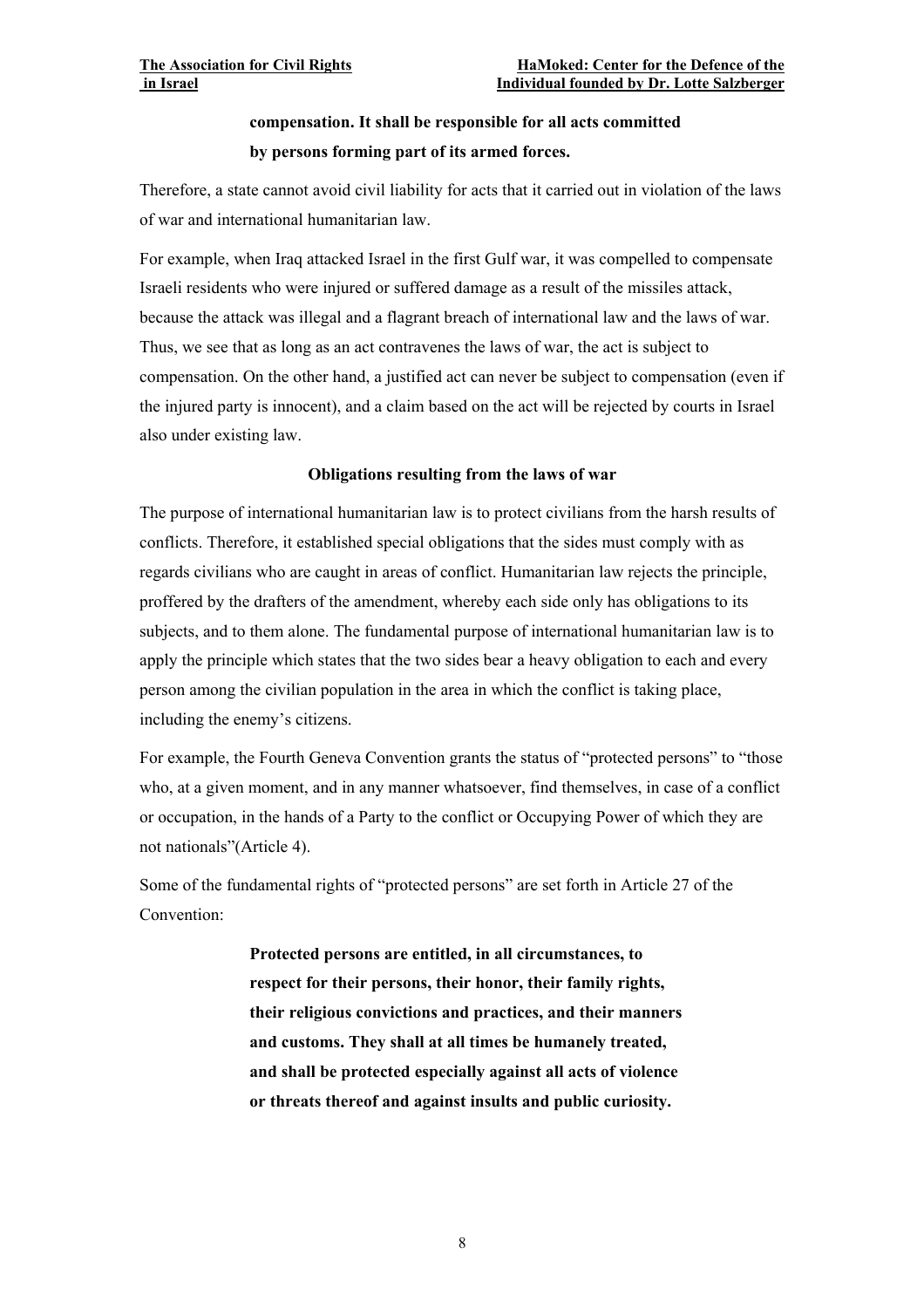**Women shall be especially protected against any attack on their honor, in particular against rape, enforced prostitution, or any form of indecent assault.** 

**Without prejudice to the provisions relating to their state of health, age and sex, all protected persons shall be treated with the same consideration by the Party to the conflict in whose power they are, without any adverse distinction based, in particular, on race, religion or political opinion.** 

**However, the Parties to the conflict may take such measures of control and security in regard to protected persons as may be necessary as a result of the war.** 

International law creates obligations that military forces must meet regarding citizens of the enemy. In the terms of torts law, "affinity" or "conceptual duty of care" are concerned. The proponents of the bill turn things upside down. A situation of conflict, which imposes, under international law, obligations on the state toward the enemy's citizens, would now create an exemption. The special rights of the protected citizen would be rendered meaningless, without an effective remedy for their breach. The principle that breach of international law requires that compensation be made gives way to the law of a jungle that alienates victims of the conflict.

The bill, which professes to reflect an "accepted" principle, flies in the face of international law and Israel's international obligations.

> *The State of Israel is a member of the family of nations.* **It should not breach its obligations** (Aharon Barak, *Parshanut ba-Mishpat - Parshanut ha-Haqiqa* [Interpretation in Law - Statutory Interpretation] (1983) 577).

## **Rejection of the second rationale: the claims that are the subject of the bill are not suitable for being decided in the framework of the ordinary torts law**

The general principle for state liability in civil actions is set forth in the Civil Wrongs Law. "For the purpose of civil liability, the state shall, save as hereinafter provided, be regarded as a corporate body" (Article 2). **The state is not entitled to a special status in comparison**  with that of any other person. Where a security company is liable under law – so, too, must the state be liable. Where a particular person would win his suit – so, too, must another person win. **Not the identity of the parties, but the nature of the incident is that which must dictate the legal decision**.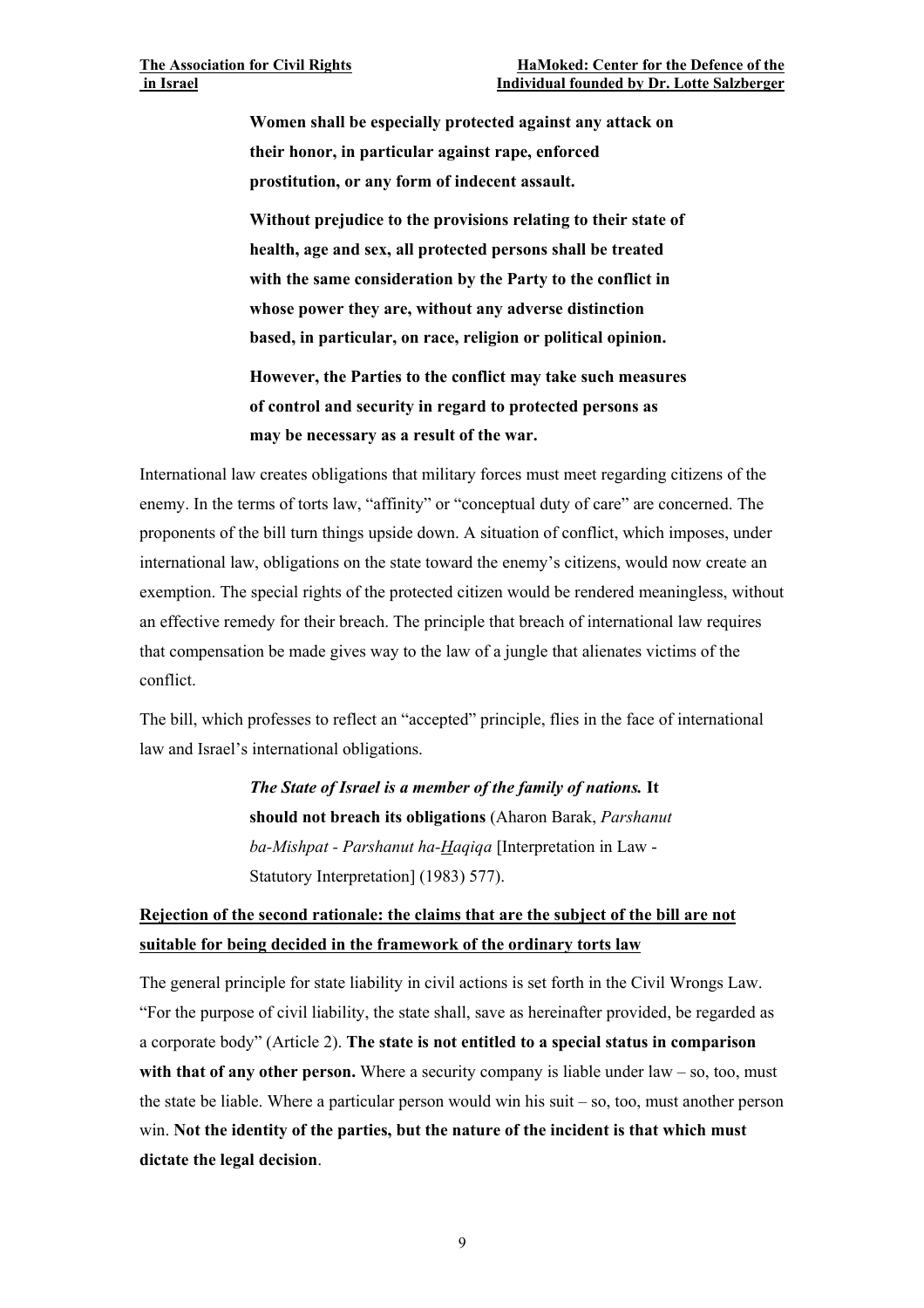Pursuant to this principle, the common law, and customary practice, have over the years reduced the immunity of the state. Special considerations of accepted legal policy is required to justify an exception to this rule.<sup>7</sup>

One of the exceptions is that of "wartime action". The emphasis in the common law as regards a wartime action is not the parties involved in the court action, nor even the general events, around which the tort claim revolves. **The question is not whether the injury was caused during the period of a conflict, in the zone of conflict, or to a resident of a zone of conflict. The question is whether the act that caused the injury had the characteristic of a wartime action:** 

## **You must examine the action – not the war***.* **8**

The nature of the exception relating to a wartime action was discussed by the Court in 2002 in *Bani 'Uda.*<sup>9</sup>

In the same matter, the Court explained that the scope of the damage sustained in hostilities, the kinds of danger and the magnitude of the dangers taken, which have the characteristics of a battle, are not appropriately handled by the legal tools available within the ordinary torts law:

> **Wartime actions create, by their quality and nature, dangers, which the "routine" system of laws are not intended to cope with.**

And it is noted:

**The approach is not that "a wartime action" is outside the borders of the law. The approach is that the question of civil liability for a wartime action must be determined outside the classic torts law.** 

In general, these injuries are handled in international frameworks and in international agreements.

Israel has been the occupying power in the Occupied Territories for close to 40 years, and although during the years of the Intifada, the level of violence increased in the occupied territory, it surely cannot be said that every action carried out by the soldiers during this period was a wartime action exempt from the obligation to make compensation. Many of the actions were of a policing nature and were intended to maintain public order.

<sup>&</sup>lt;sup>7</sup> CA 243/83. Jerusalem Municipality v. Gordon. Pisae Din 39 (1) 113, 131-134. CA 243/83, *Jerusalem Municipality v. Gordon, Pisqe Din* 39 (1) 113, 131-134. 8

CA 5964/92, *Bani 'Uda et al. v. The State of Israel, Pisqe Din* 56 (4) 1 (hereinafter: *Bani 'Uda*) 9  $9$  Ibid.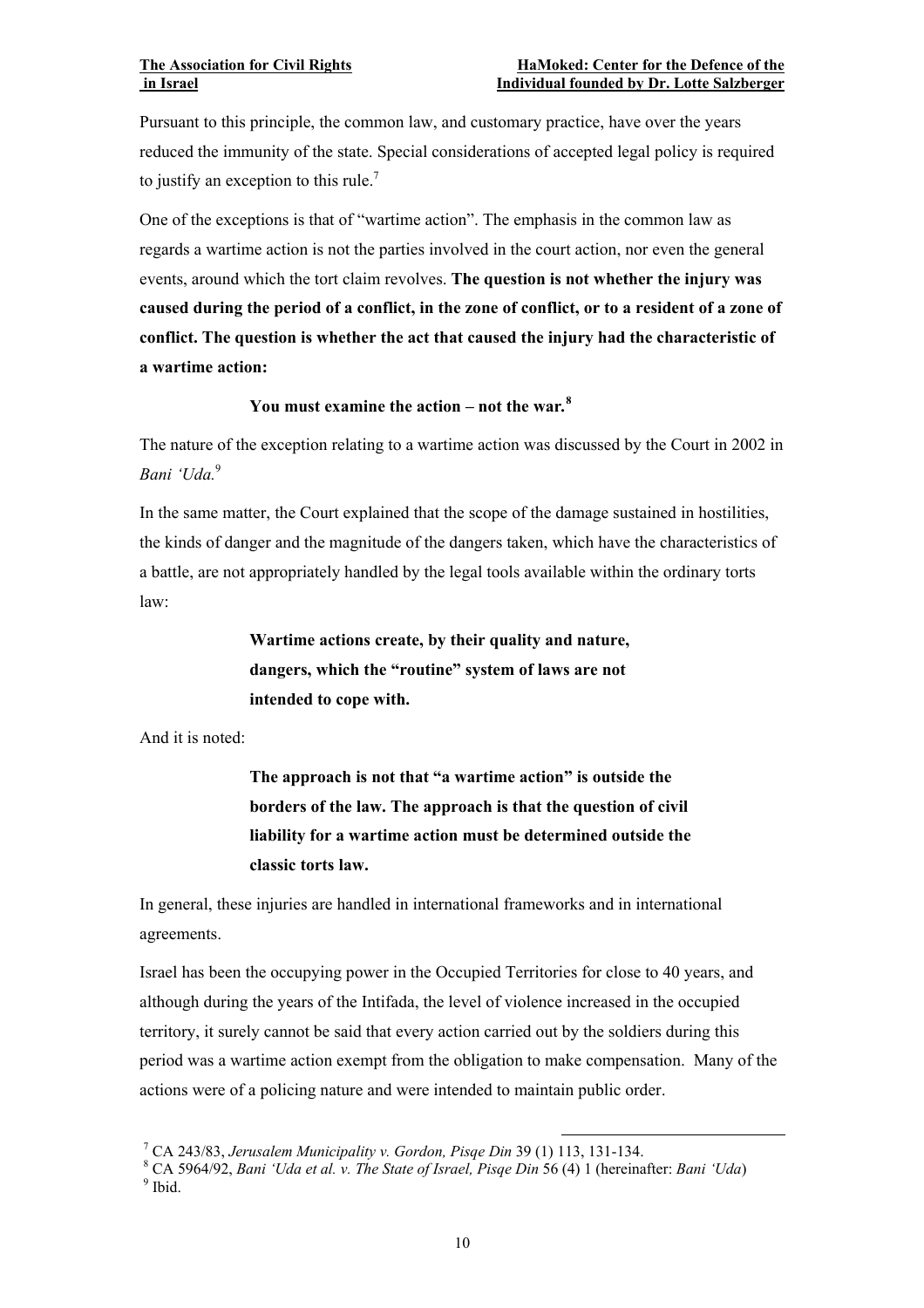## **The army is carrying out in Judea, Samaria, and Gaza varied "actions", which create dangers of various kinds. Not all the actions are of a "wartime" nature** (*Bani 'Uda,* p. 7).

As we have shown, the state already has broad immunity for wartime actions. The immunity is based on the kind of action – in accordance with the rationale that these particular kinds of actions are not suitable for handling in the framework of classical torts law.

As regards this rationale, the proposed bill therefore adds nothing.

Quite the contrary. The bill brings together wartime actions and non-wartime actions, and thus perverts the original rationale on which the rule regarding wartime actions is based, by switching the focus from the nature of the act to the period and place in which it is done, and to the identity of the person injured.

## **Rejection of the third rationale: the large number of cases creates evidentiary problems, leaving the state unable to defend itself**

The drafters of the proposed bill contend that the large number of exceptional cases during the Intifada, and the ongoing hostilities, creates evidentiary problems for the state, which justify the immunity.

This argument is baseless. The burden of proof lies with the plaintiff, and the burden is not easily met. Though the drafters' arguments are correct, the difficulty in proving the facts in each and every case harms the potential plaintiffs more than the state, because they bear the burden of proof.

Amendment No. 4, of 2002, made four changes that increase the burden facing the plaintiff and make it easier for the state to defend itself against claims:

- A. The potential plaintiff must notify the Ministry of Defense about the incident in which the injury occurred within 60 days from the day of the incident. Upon failure to give notice, as a rule, the person is not permitted to file a claim. This provision is designed to make it easier for the state to investigate and gather evidence about the incident in a timely manner, while severely restricting the potential plaintiff's right of access to the courts.
- B. The period of limitation in claims regarding IDF activity in the Occupied Territories was shortened to two years, the objective being to make it easier for the state to locate its witnesses and gather evidence.
- C. The provisions of the torts law, which place the burden of proof on the defendant, do not apply (as a rule) to such claims. The plaintiff must prove details that he cannot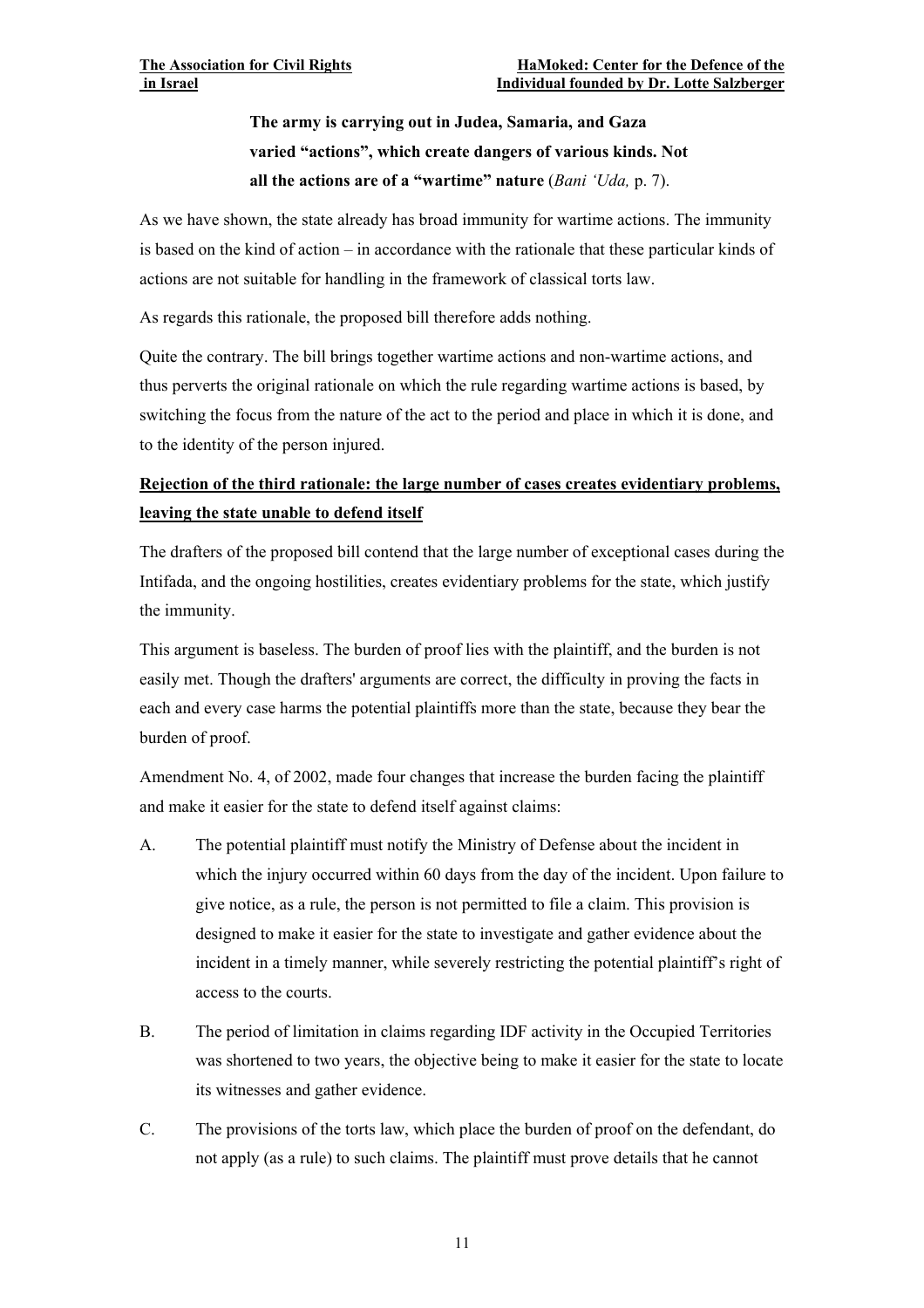know other than by investigation conducted by the state, such as what exactly took place among the IDF soldiers that led to the negligent gunfire at him.

D. If the defense of the state is impaired as a result of the lack of cooperation of the Palestinian Authority regarding the summoning of witnesses and the like, the lack of cooperation can be grounds for dismissing the claim.

Parenthetically, it should be mentioned that the drafters of Amendment No. 4 instituted these provisions to cover everyone who was injured by the IDF in the Occupied Territories – regardless of his citizenship and his place of residence. They clearly understood that applying these laws explicitly only to certain population groups would be deemed unconstitutional.

The evidentiary problems that the plaintiffs face, and which the bill' drafters note, are for the most part the result of the state's failures.

The obligation to investigate the incident is unrelated to torts law, but is an independent obligation. This obligation is derived from the values held by the state and by the army, whereby every exceptional case is to be examined and investigated. It is an obligation that applies by virtue of Israeli and international criminal law. It is an obligation that arises independently from the obligation to protect and respect the human rights of the civilian population.

Now, the state seeks to benefit from its systematic breach of its obligations. This is intolerable. On the contrary, if there is an evidentiary problem, it is that the state does not meet its obligation to investigate exceptional incidents. One would expect the army to increase the pace of the investigations, add personnel, improve documentation of the incidents at the time they occur.

Granting immunity would undoubtedly also affect the motivation of the army to investigate cases. Now, the army must investigate, at least, to defend itself against claims. Immunity would give it an obvious negative incentive to investigate exceptional cases, in which soldiers were involved, creating a clear opening for moral decline and violation of the purity of arms.

## **Amendment No. 5 will expose Israel to claims in foreign courts and international tribunals**

International law has changed a great deal in recent years. Complex processes have led to a decrease in the principle of sovereignty and in increased international adjudication, criminal and civil. Just a short time ago, the State of Israel felt the arm of the international court in the opinion given in the matter of the separation fence. That opinion states in clear terms that construction of the fence violates international law, which requires Israel to compensate the persons who were injured as a result of its construction.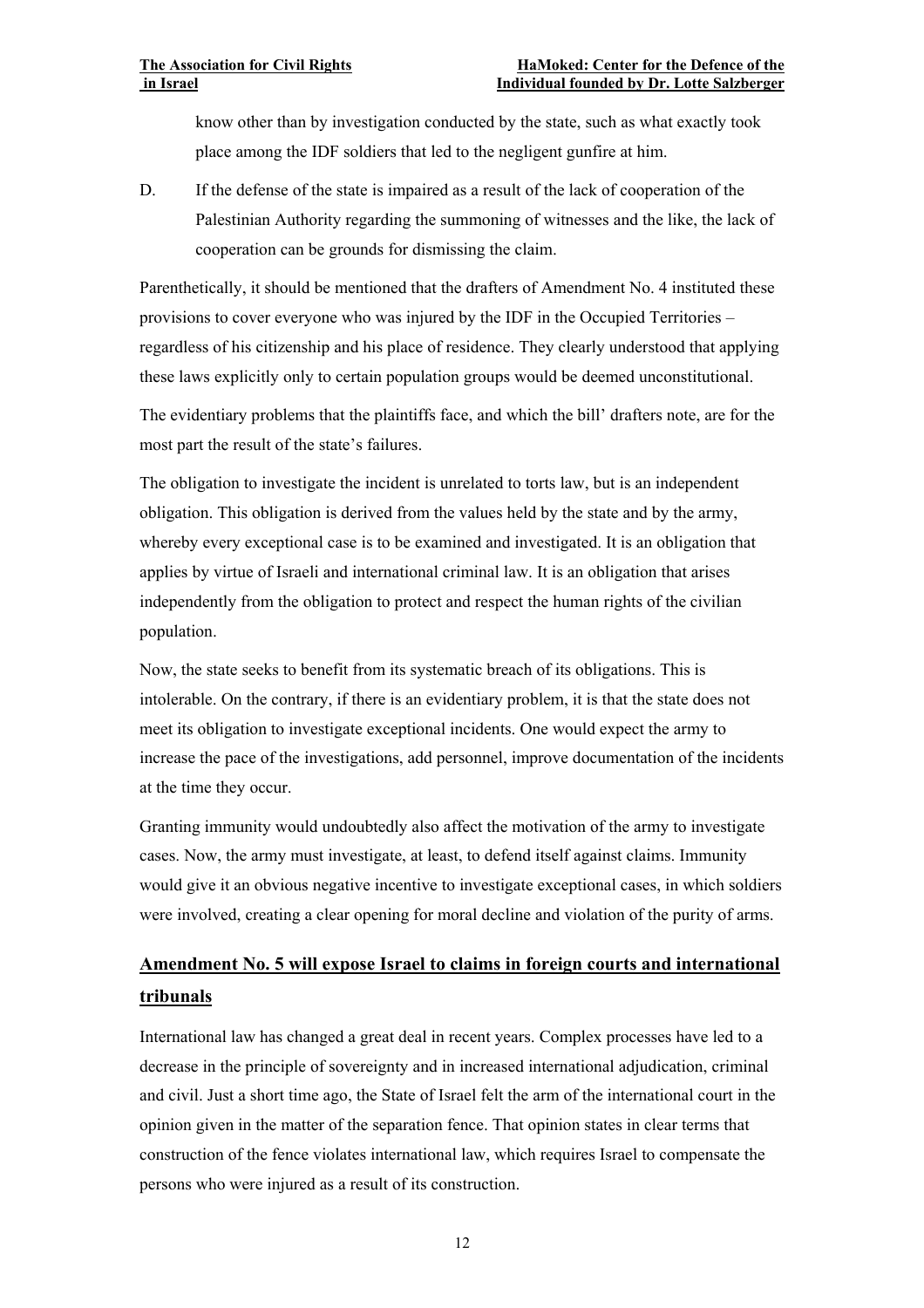#### **The Association for Civil Rights Form Association for Civil Rights Form Association for Civil Rights Form Association in Association for Civil Rights Form Association in Association for Civil Rights Form Association in As in Israel Individual founded by Dr. Lotte Salzberger**

States show special sensitivity to the breach of the laws of war and of fundamental human rights. Special courts have been established in various locations to try war criminals. Many states, Israel among them, have included war crimes and crimes against humanity in its criminal code, which is justiciable in the domestic courts also when the offender has no ties to the state in which he is being tried.

There have also been enormous changes in the handling of civil actions. Foreign and international courts have been increasingly ready to hear suits relating to the violation of human rights or breach of the law of nations. To facilitate the handling of such suits, the rules on ties to the forum, immunity of a foreign sovereign, and the like have become more flexible.

The European Court of Human Rights routinely orders that compensation be made to persons whose rights have been infringed by a state subject to its jurisdiction. The court will intervene in cases in which the defendant state does not offer a proper remedy. For example, when the state fails to thoroughly investigate and the injured person is left without relief, the court will intervene and order a substantial compensatory payment to the plaintiff.

The appropriateness of the forum is one of the primary considerations taken into account by foreign courts and international tribunals. The common understanding is that the claim must be adjudicated in the most appropriate forum. Denying a plaintiff the right of access to the domestic courts, which are considered the appropriate forum, because of a sweeping immunity given the state, is the classic case that invites the foreign court to intervene.

It should be noted that the grant of sweeping immunity in courts in Israel does not guarantee the state's agents from being sued in foreign courts. These suits are often not directed against the state, but against soldiers and government officials, and the claims are filed against them when they are staying abroad.

#### **If enacted, the amendment would be unconstitutional**

The amendment, if enacted, would be unconstitutional. It would strike at the fundamental beliefs of a democratic society, discriminate between one person and another, leave fundamental rights of residents of territory occupied by the state without remedy for their breach and, therefore, render them meaningless. This law would contravene Hoq Yesod: Kevod ha-Adam we-Heruto [Basic Law: Human Dignity and Liberty] and should be voided.

For the law not to be voided, the state must prove that the severe harm caused by the law meets the conditions of the limitations clause: it must conform to the values of the State of Israel as a democratic state, be for a proper purpose, and be proportional.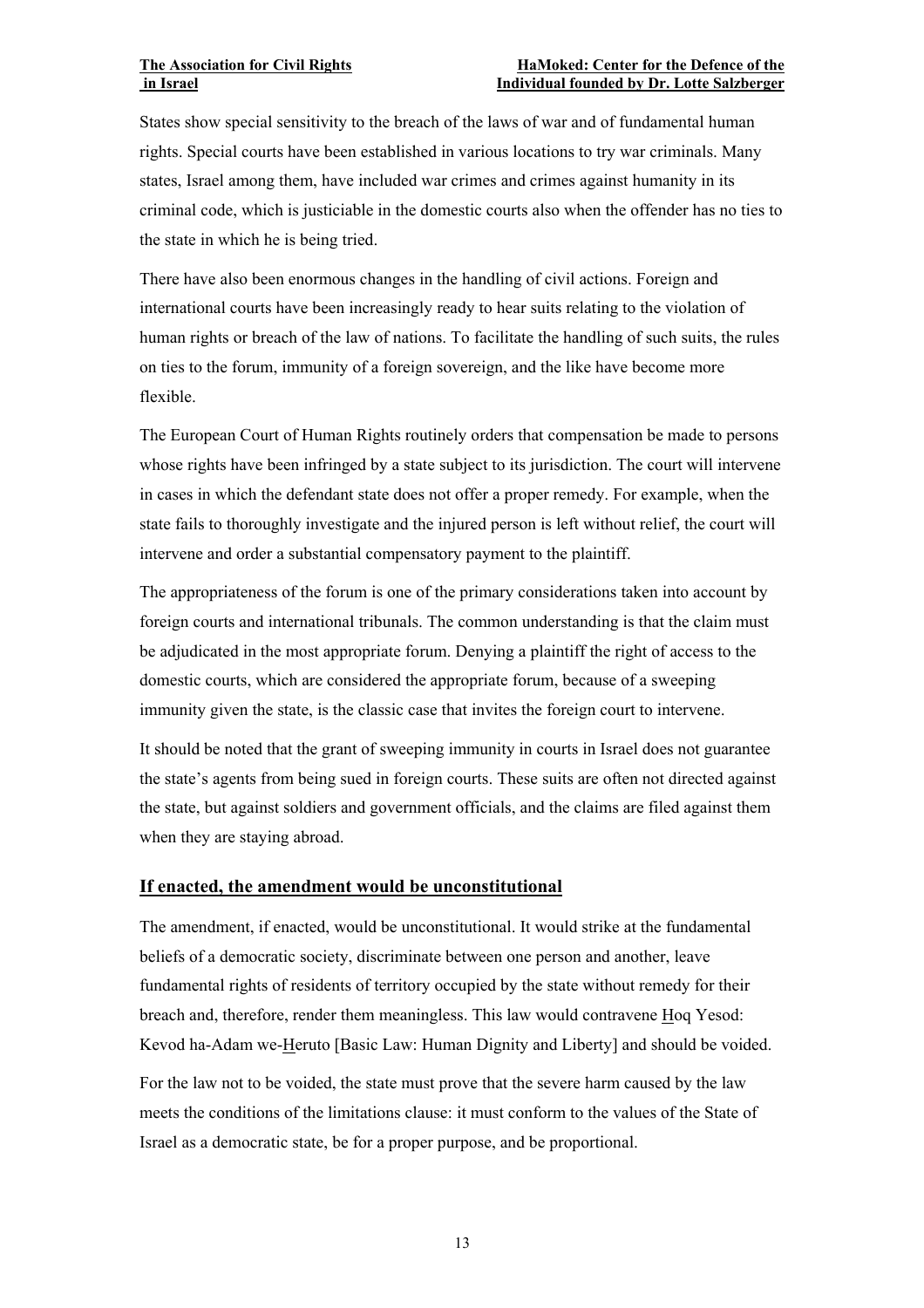#### **Improper purpose and extraneous considerations**

In that the rationale underlying the amendment can easily be refuted, it is clear that the purpose of blocking Palestinians from gaining access to the courts cannot be justified, and is therefore an improper purpose.

The real purpose may be to exempt the army from its current obligation to act with caution, and to give it greater freedom of action in the Occupied Territories. This purpose is neither proper nor desirable.

It may be that the purpose of the amendment is economic, an attempt by the state to save money. Such a purpose is surely improper.

## **Amendment No. 5 is inconsistent with the values of the State of Israel as a democratic state**

The State of Israel views itself as a Jewish and democratic state, member of the enlightened states of the world. It considers itself, *inter alia*, bound by international customary and treatybased law. Israel has repeatedly contended that it respects its international obligations.

The amendment flagrantly breaches Israel's international obligations as the occupying power in the Occupied Territories.

The State of Israel professes that its subjects have effective and free access to court. The State of Israel has for many years been proud of its willingness to open its courts to claims filed by Palestinians. The state has also garnered much favorable public relations in the international sphere from this fact.

By granting the state absolute immunity, the amendment denies in one broad sweep the right of access to the courts.

The State of Israel professes equality and human dignity. It professes equality before the law and equality of litigants before the courts.

The amendment constitutes flagrant discrimination based on the identity of the plaintiff and his place of residence. This discrimination is based on generalization and is humiliating. It marks innocent persons as enemies and terror activists, the amendment leaves persons injured by the state without an effective remedy although they have done nothing wrong, for no other reason than that they are Palestinians.

The State of Israel professes purity of arms and the morality of its army. Israel contends that its army is the most moral army in the world. The amendment grants sweeping immunity to completely immoral acts that are committed by soldiers and police officers. The state does not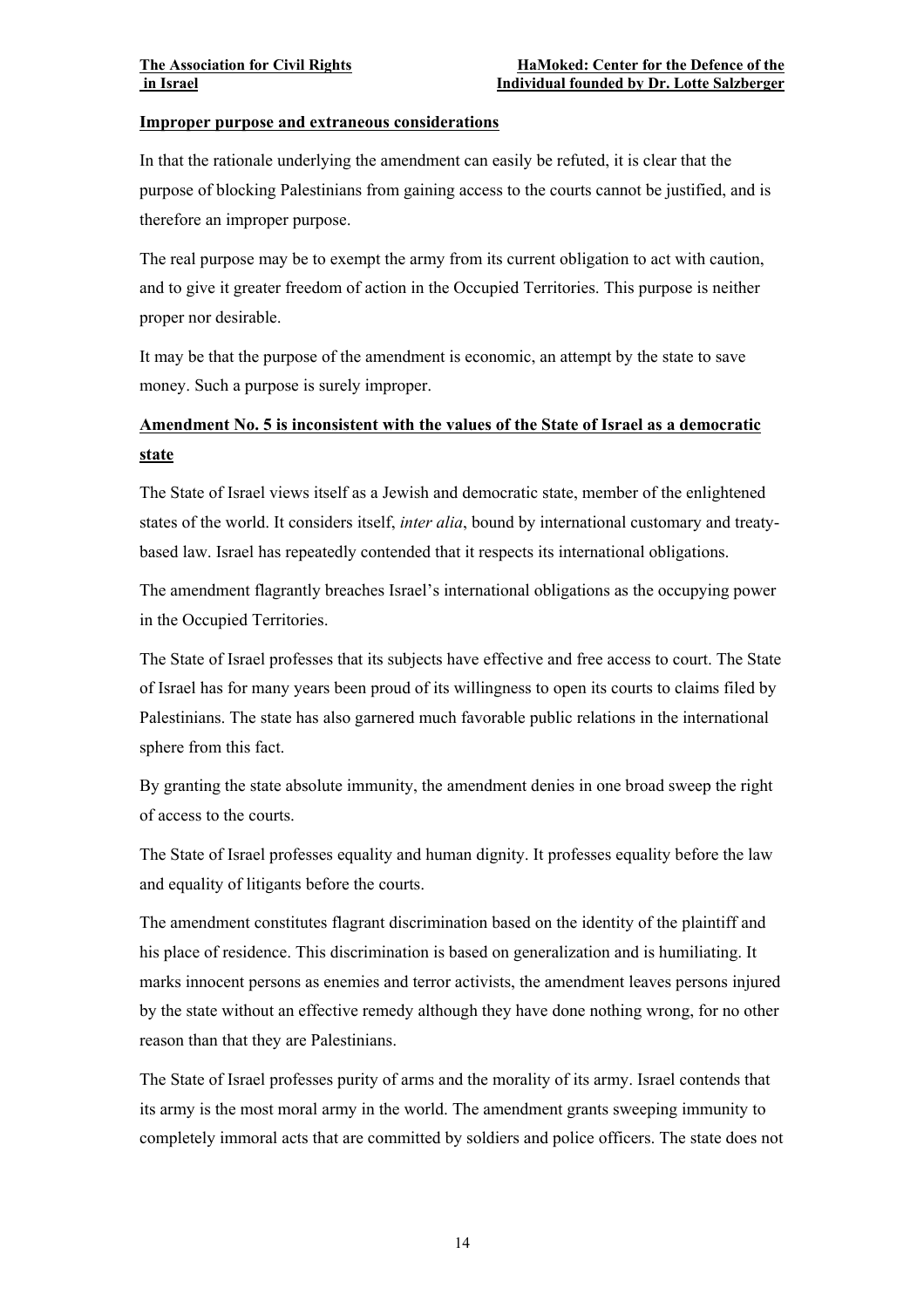carry out investigations and exploits its omissions as grounds for immunity to tort claims. A moral army does not act in such a manner.

The State of Israel professes a strong and independent judicial system. The amendment denies powers of the courts. The amendment transmits a message that the judicial system cannot be trusted to distinguish between a wartime action, which deserves immunity, and a non-wartime action, for which liability should be attached.

The State of Israel professes judicial sovereignty. The State of Israel contends that there are judges in Jerusalem. The State of Israel professes an independent judiciary. As stated, the amendment will expose Israel to claims in foreign courts and international tribunals. Does Israel want foreign judges to decide the question of which operations in the Occupied Territories are legal and which are not?

#### **The amendment is not proportional**

In examining the proportionality of the amendment as regards the rationales the legislator seeks to advance, it is necessary to examine the change in the law in comparison with the tools offered by the law as it presently stands.

The primary rationale is that each side should bear its injuries and losses. The second rationale is that, in wartime actions, the danger is different and does not enable a hearing according to the ordinary torts law. These rationales are true only as regards legal wartime actions. The amendment does not strengthen these rationales because existing law satisfies these needs in the case of wartime actions. Therefore, the amendment fails the test that there be a causal relationship between the means and the ends.

The amendment illegally discriminates between litigants who were illegally injured by the state it severely breaches human rights, it is sweeping in application. Thus, the amendment fails to meet the least-harm test.

The exception set forth in the amendment does not render it proper. According to the exception, a committee that will be established can order the payment of compensation to a resident of the conflict zone who is injured in exceptional circumstances. This means cannot be a substitute for access to court and protection of rights. Fundamental human rights are involved. A right, where the relief provided for its breach is an act of benevolence, is the same as a right without remedy for its breach.

The amendment also fails to meet the third test of proportionality – the question of harm benefit in the broad sense. The benefit accruing from the amendment is, as stated, marginal, in comparison with the rationales that the amendment seeks to advance in that the existing law enables a good response. On the other hand, the harm is the grave infringement of the rights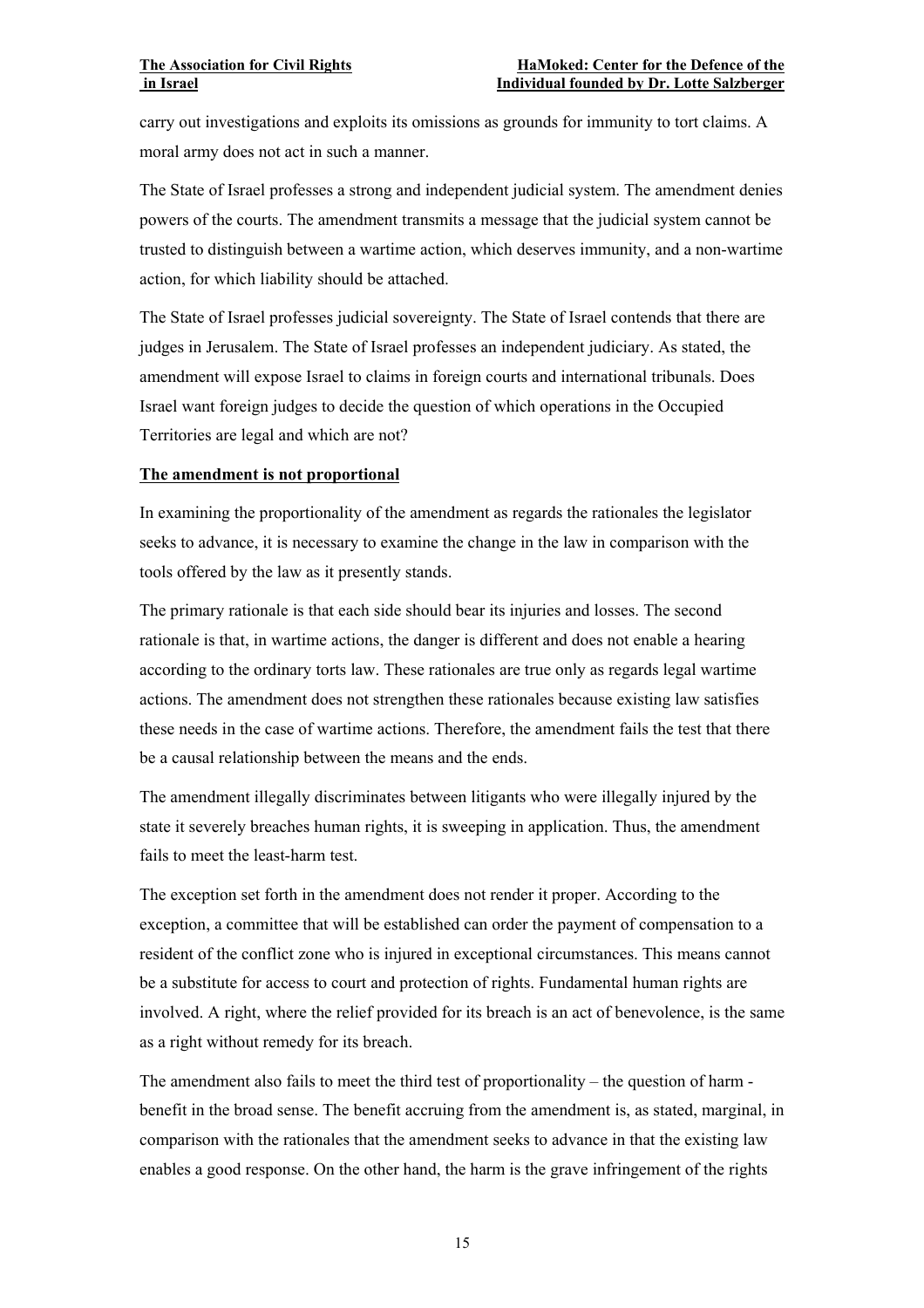of Palestinians, including children and the elderly, who are not involved in the hostilities. The harm also occurs in the international sphere – Israel will be exposed to judicial scrutiny by foreign and international courts.

## **The exceptions in the amendment do not make it proper**

The amendment makes an exception to the sweeping immunity it grants to the state in a number of cases, which are enumerated in an annex. These may be changed by the Minister of Defense.

Regarding all the persons to whom the amendment relates – a subject of an enemy country, an activist in a terrorist organization, and a resident of a zone of conflict – the state will be civilly liable when the injury is sustained when that person is a detainee or prisoner in the custody of the State of Israel. This exception is obvious, and does not render the proposed bill void.

Regarding residents of a zone of conflict only – the first exception states that the state will be civilly liable for injuries caused by *an intentional* act by a member of its security forces, and only if and when that member is convicted by a conclusive judgment. Where the soldier is convicted of criminal negligence and serves a prison sentence for the offense, the victim will not be entitled to compensation.

It should be noted that, in light of the policy on conducting investigations since the outbreak of the second Intifada, there have been few criminal investigations opened against soldiers, even in cases in which innocent persons were killed. Therefore, the number of soldiers who are likely to be convicted of offenses in which there is an element of intention or malice is insignificant.

This exception is, therefore, offered as a fig-leaf, and is illusory.

Another exception applies to suits in which the cause of action involves an act by the Civil Administration or the DCO [District Coordination Administration] that was unrelated to the conflict or did not result from it. The extent to which this exception can be applied is unclear.

The last exception, too, covers only residents of the zone of conflict, and relates to traffic accidents in which a security forces' vehicle is involved. However, this exception is a mixed blessing. It is so narrow that it fails to cover most of the accidents.

For example, this exception does not apply to traffic accidents of a vehicle "incidental to operational activity". Would, for example, the state be exempt where the injury arises from a military patrol striking a Palestinian vehicle after the military vehicle fails to obey a stop sign? Would the driver of a vehicle traveling negligently on an administrative task to a combat sector benefit from immunity although the area where the accident occurred was quiet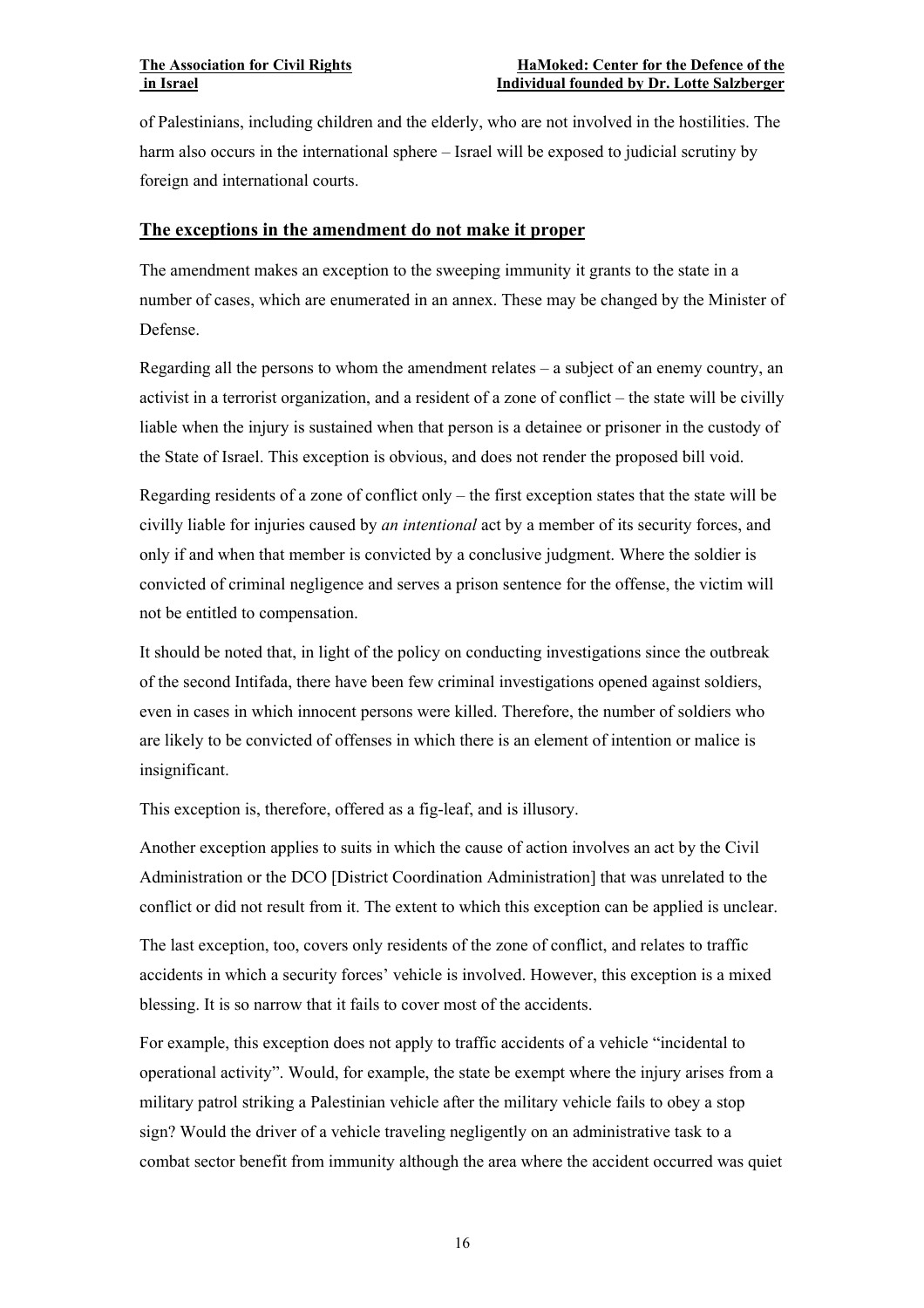at the time and the accident was unrelated to the hostilities? It should be recalled that most travel in the Occupied Territories is "operational" even if it is done routinely.

Another condition is that the registration number or identity of the driver of the military vehicle be known. The state would be exempt in every hit-and-run case and in every incident in which the person injured does not manage to document the license number of the vehicle that struck him.

### **Retroactive application of the amendment**

The retroactive application of the amendment is improper in and of itself.

The amendment changes the substantive law. It applies to events that occurred years before, and retroactively denies the property right of persons to compensation. Many litigants who already filed claims at great financial expense would be harmed as a result of the reliance they placed on the existing law.

Retroactive application of the amendment would require the dismissal of court proceedings and the voiding of decisions already given. These actions would constitute flagrant interference by the legislative branch in the activity of the judicial branch, in gross violation of the separation of powers.

Also, applying the amendment retroactively is an act of bad faith by the state. This bad faith is evident from the foot-dragging and prolonged hearings in the preliminary stages, which have been common practice for quite some time. Following the enactment of Amendment No. 4, which shortened the period of limitation to two years, many suits were filed. A few months ago, the state filed wide-scale applications to allow it to delay filing its response for six months. No specific reasons relating to the individual cases were provided; the applications were stated in a fixed, general format. As a result, the time it takes from the filing of the complaint to the time the evidence is heard in court grew substantially, and often extends, as a result of the state's handling of the file, for years.

## **Conclusion**

The Israeli-Arab dispute is most grim. It creates bitter feelings of pain and rage. However, a dispute between peoples is also governed by statute and law.

> **Even in a time of combat, the laws of war must be followed.**  (HCJ 3114/02, *Barake v. Minister of Defense, Pisqe Din* 56 (3) 11). [Translation: Supreme Court website]

The harsh feelings generated by the dispute do not justify collective treatment of the population classified as an "enemy". They do not justify discarding the fundamental